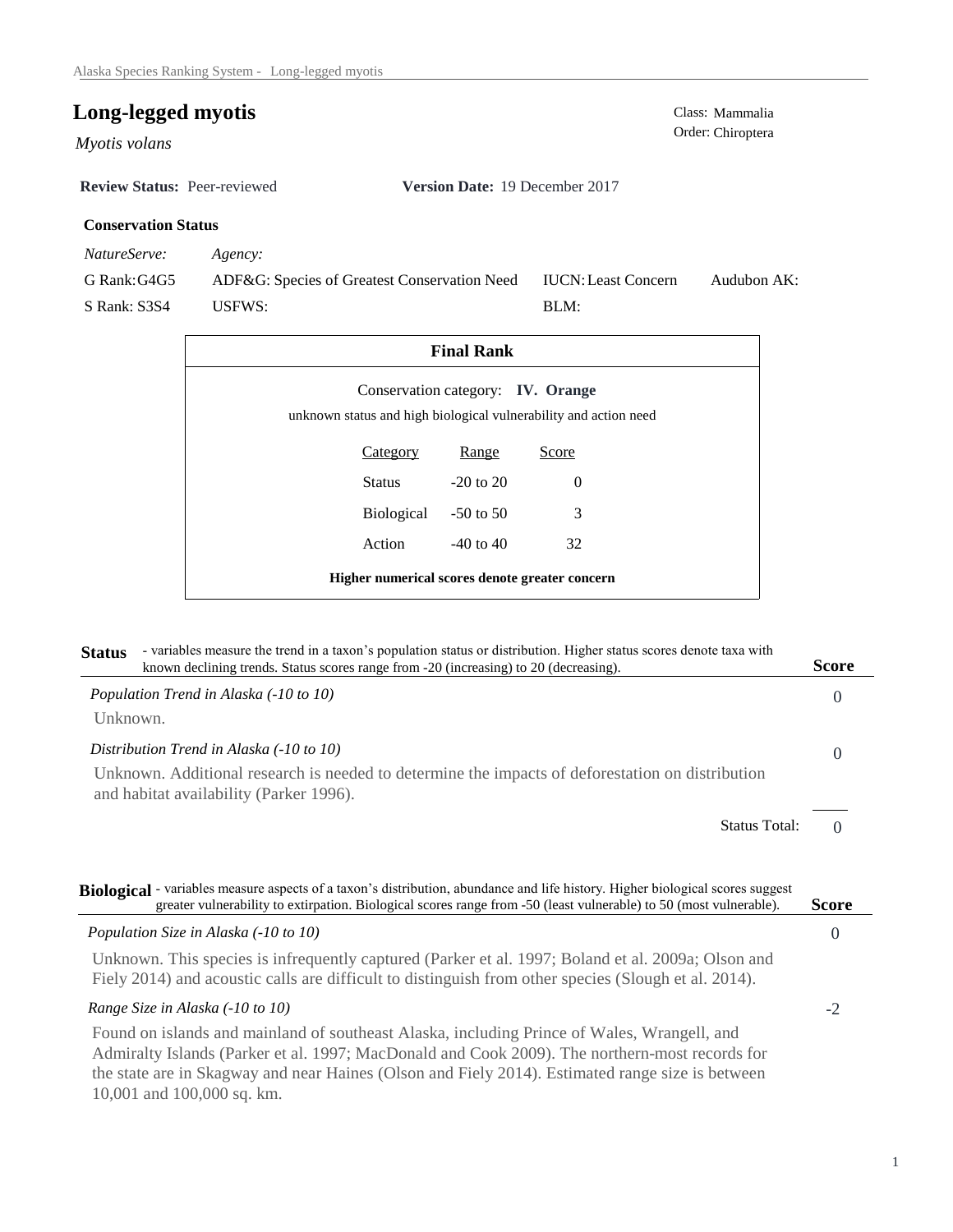## *Population Concentration in Alaska (-10 to 10)*

Unknown. Occurrence records in the state are limited and very little information is available on maternity colonies or hibernacula. Elsewhere in North America, reproductive females congregate at maternity colonies, which may include up to several hundred individuals (Baker and Lacki 2006; Hayes and Wiles 2013).

## *Reproductive Potential in Alaska*

## Age of First Reproduction (-5 to 5)

Can potentially give birth within their first year if they are in good enough body condition, but reproduction may be delayed until their second year in colder climates (Warner and Czaplewski 1984; Nagorsen and Brigham 1993; Frick et al. 2010b).

## Number of Young (-5 to 5)

Females give birth to a single pup, but may not reproduce every year if resources are scarce or if they are in poor body condition (Nagorsen and Brigham 1993; Frick et al. 2010b). The proportion of females that forego reproduction in a given year is unknown. To reflect this uncertainty, we rank this question as  $0.5 * A + 0.5 * B$ .

#### *Ecological Specialization in Alaska*

#### Dietary (-5 to 5)

No data available for Alaska. Elsewhere in their range, moths are an important part of their diet, though other invertebrate groups such termites, flies, beetles, and spiders are also consumed (Warner 1985; Saunders and Barclay 1992; Johnson et al. 2007b; Ober and Hayes 2008). Because invertebrates are an ephemeral and potentially unpredictable food source, we rank this question as B- Moderately adaptable with key requirements common.

#### Habitat (-5 to 5)

Few data available for Alaska. The availability of appropriate roosting habitat likely restricts them to old-growth forests or other forests with medium- to large-diameter trees and large snags (Johnson et al. 2007b; Hayes and Wiles 2013; Olson and Fiely 2014). Day roosts and maternity colonies are typically found in crevices and under bark of trees and snags and in rock crevices (Vonhof and Barclay 1996; Baker and Lacki 2006; Johnson et al. 2007b). At night, they forage over open habitats such as creeks, ponds, and along cliffs (Saunders and Barclay 1992; Boland et al. 2009a). To our knowledge, hibernacula have not been discovered in Alaska, though they have been found hibernating in caves elsewhere (Hayes and Wiles 2013).

Biological Total:

Action - variables measure current state of knowledge or extent of conservation efforts directed toward a given taxon. Higher action scores denote greater information needs due of lack of knowledge or conservation action. Action scores range from -40 (lower needs) to 40 (greater needs).

*Management Plans and Regulations in Alaska (-10 to 10)* Bats may be intentionally killed by humans when they are perceived as nuisance or disease-carrying species. In Alaska, state laws prohibit the killing of nuisance animals unless a permit is obtained (5 AAC 92.420. Taking nuisance wildlife).

#### *Knowledge of Distribution and Habitat in Alaska (-10 to 10)*

The distribution and habitat use of the long-legged myotis in Alaska is poorly understood (Parker et al. 1997). This species is infrequently captured during mist-net surveys (Boland et al. 2009a; Olson and Fiely 2014) and acoustic calls are difficult to differentiate from other species (Slough et al. 2014).

#### 0

4

-5

1

5

3

2

**Score**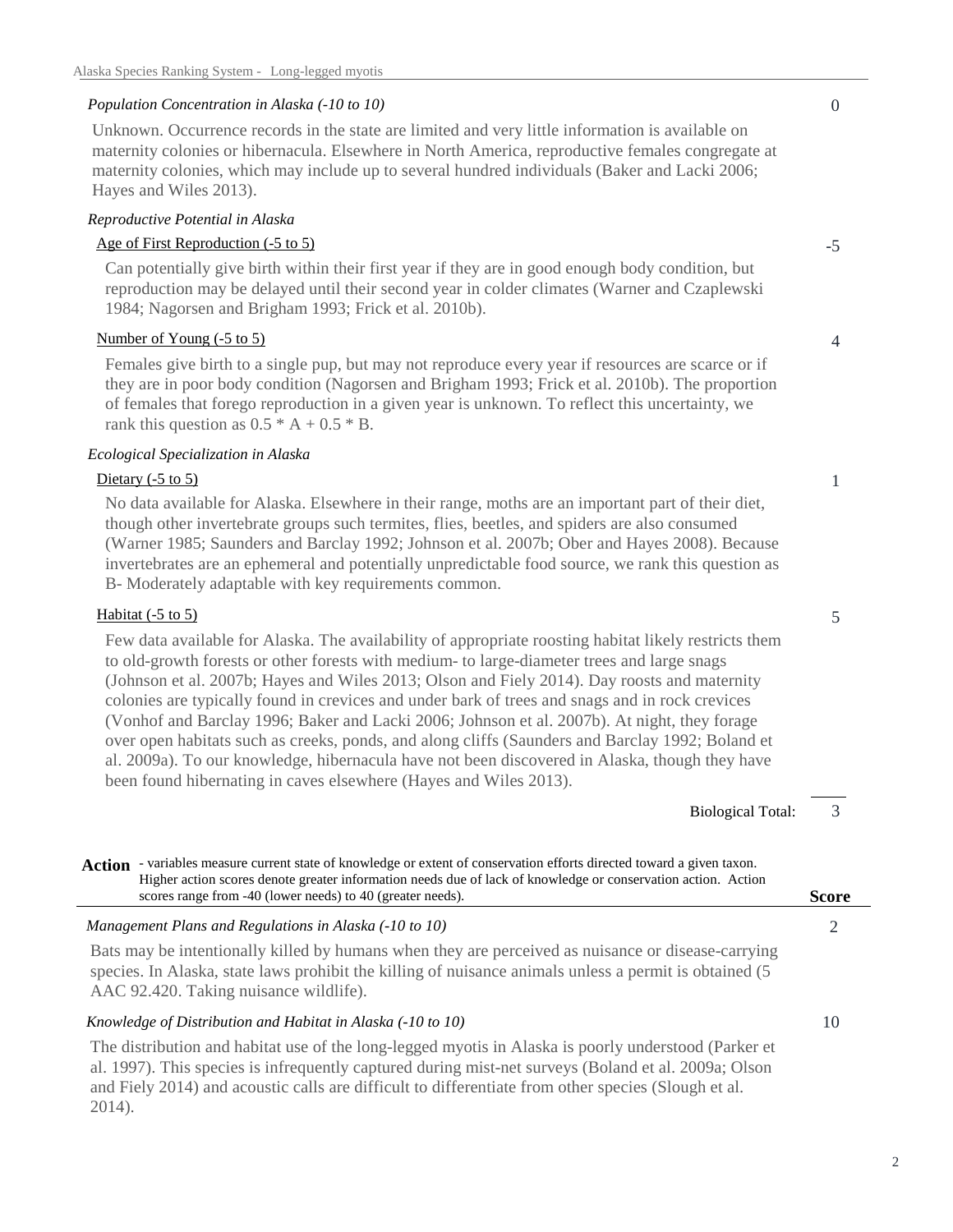#### *Knowledge of Population Trends in Alaska (-10 to 10)*

Bats in southeast Alaska are currently being monitored by ADF&G using road surveys and acoustic monitoring stations. However, this species is rarely detected and acoustic calls are difficult to differentiate from other species (Slough et al. 2014). Available data are so limited that we rank this question as A- Not currently monitored.

## *Knowledge of Factors Limiting Populations in Alaska (-10 to 10)*

Little is known about this species' biology and ecology in Alaska. Research is needed to assess ecological

requirements, demographic parameters, winter ecology, and vulnerability to white-nose syndrome. Because this species is closely associated with large-diameter trees and snags, timber harvest may affect habitat availability and behavior (Parker 1996).

#### Supplemental Information - variables do not receive numerical scores. Instead, they are used to sort taxa to answer specific biological or management questions.

| Harvest:                            | None or Prohibited |
|-------------------------------------|--------------------|
| <b>Seasonal Occurrence:</b>         | Year-round         |
| <b>Taxonomic Significance:</b>      | Monotypic species  |
| % Global Range in Alaska:           | ${<}10\%$          |
| % Global Population in Alaska: <25% |                    |
| Peripheral:                         | Yes                |

#### **References**

Baker, M. D., and M. J. Lacki. 2006. Day-roosting habitat of female long-legged myotis in ponderosa pine forests. Journal of Wildlife Management 70(1):207-215. DOI: 10.2193/0022-541X(2006)70[207:DHOFLM]2.0.CO;2

Boland, J. L., W. P. Smith, and J. P. Hayes. 2009a. Survey of bats in Southeast Alaska with emphasis on Keen's myotis (Myotis keenii). Northwest Science 83(3):169-179. DOI: 10.3955/046.083.0301

Frick, W. F., D. S. Reynolds, and T. H. Kunz. 2010b. Influence of climate and reproductive timing on demography of little brown myotis Myotis lucifugus. Journal of Animal Ecology 79(1):128-136. DOI: 10.1111/j.1365-2656.2009.01615.x

Hayes, G., and G. J. Wiles. 2013. Washington bat conservation plan. Washington Department of Fish and Wildlife, Wildlife Program, Olympia, WA, USA. Available online: https://wdfw.wa.gov/publications/01504

Johnson, J. S., M. J. Lacki, and M. D. Baker. 2007b. Foraging ecology of long-legged myotis (Myotis volans) in north-central Idaho. Journal of Mammalogy 88(5):1261–1270. DOI: 10.1644/06-MAMM-A-254R1.1

MacDonald, S. O., and J. A. Cook. 2009. Recent mammals of Alaska. University of Alaska Press, Fairbanks, AK, USA.

Nagorsen, D. W., and R. M. Brigham. 1993. Bats of British Columbia. UBC Press, Vancouver, BC, CAN.

Ober, H. K., and J. P. Hayes. 2008. Prey selection by bats in forests of western Oregon. Journal of Mammalogy 89(5):1191–1200. DOI: 10.1644/08-MAMM-A-025.1

Olson, L. E., and J. L. Fiely. 2014. Bats of KLGO and the Taiya Inlet Watershed: Survey results 2013-2014, with notes on habits and roosts. Natural Resource Data Series, National Park Service, Fort Collins, CO, USA. Available online: https://irma.nps.gov/DataStore/

Parker, D. I. 1996. Forest ecology and distribution of bats in Alaska. MSc thesis, University of Alaska Fairbanks, AK, USA.

## 10

10

32 Action Total: